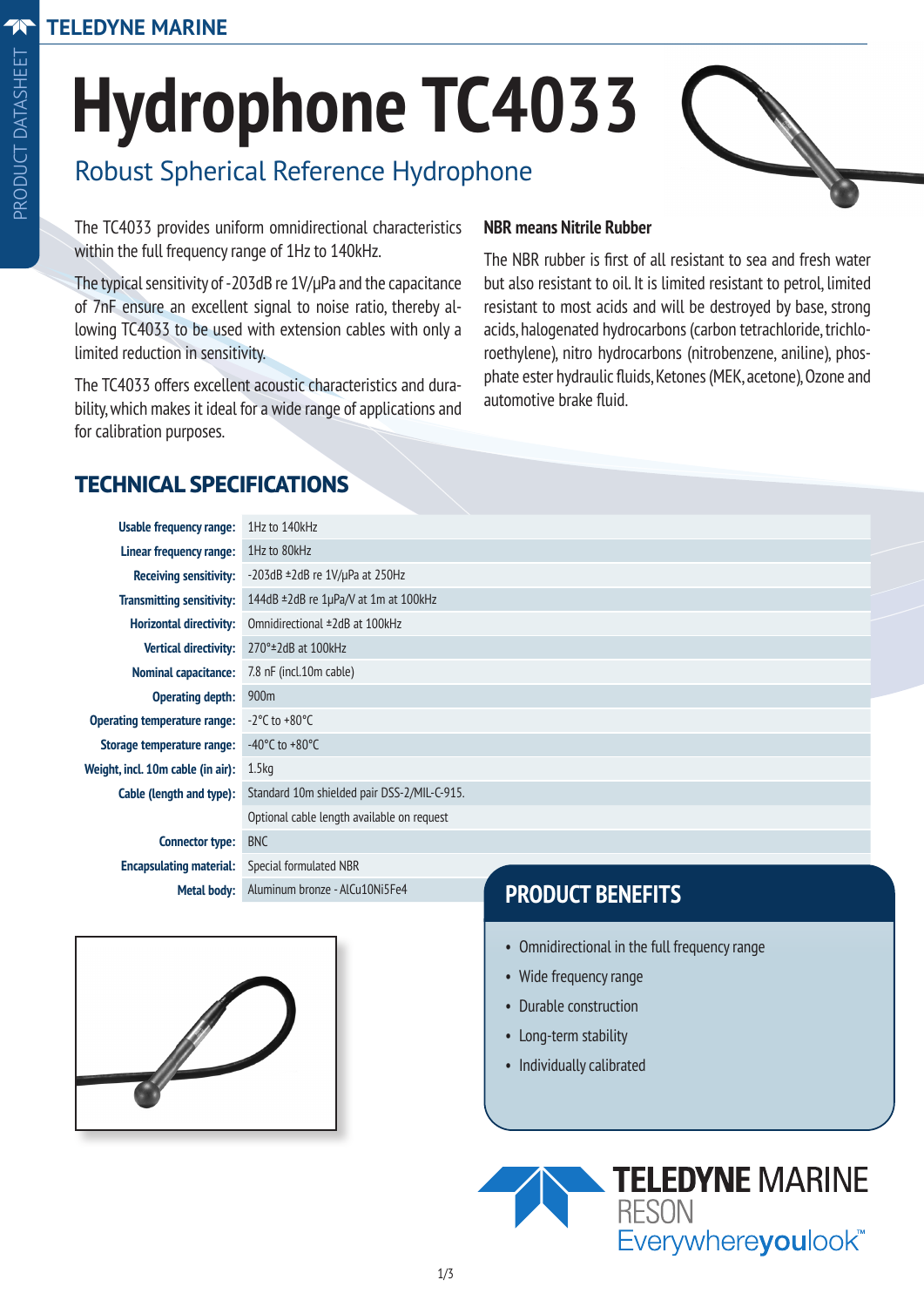# **Hydrophone TC4033**

## **Robust Spherical Reference Hydrophone**

#### **Documentation:**

Individual calibration curves: Sensitivity at reference frequencies: Receiving sensitivity: Impedance: 250kHz 250kHz 5kHz to 200kHz 5kHz to 200kHz

At 100kHz At 100kHz At 100kHz

Horizontal directivity: Vertical directivity: Transmitting sensitivity:





Horizontal directivity pattern Receiving Sensitivity [dB re 1V/µPa @ 1m]